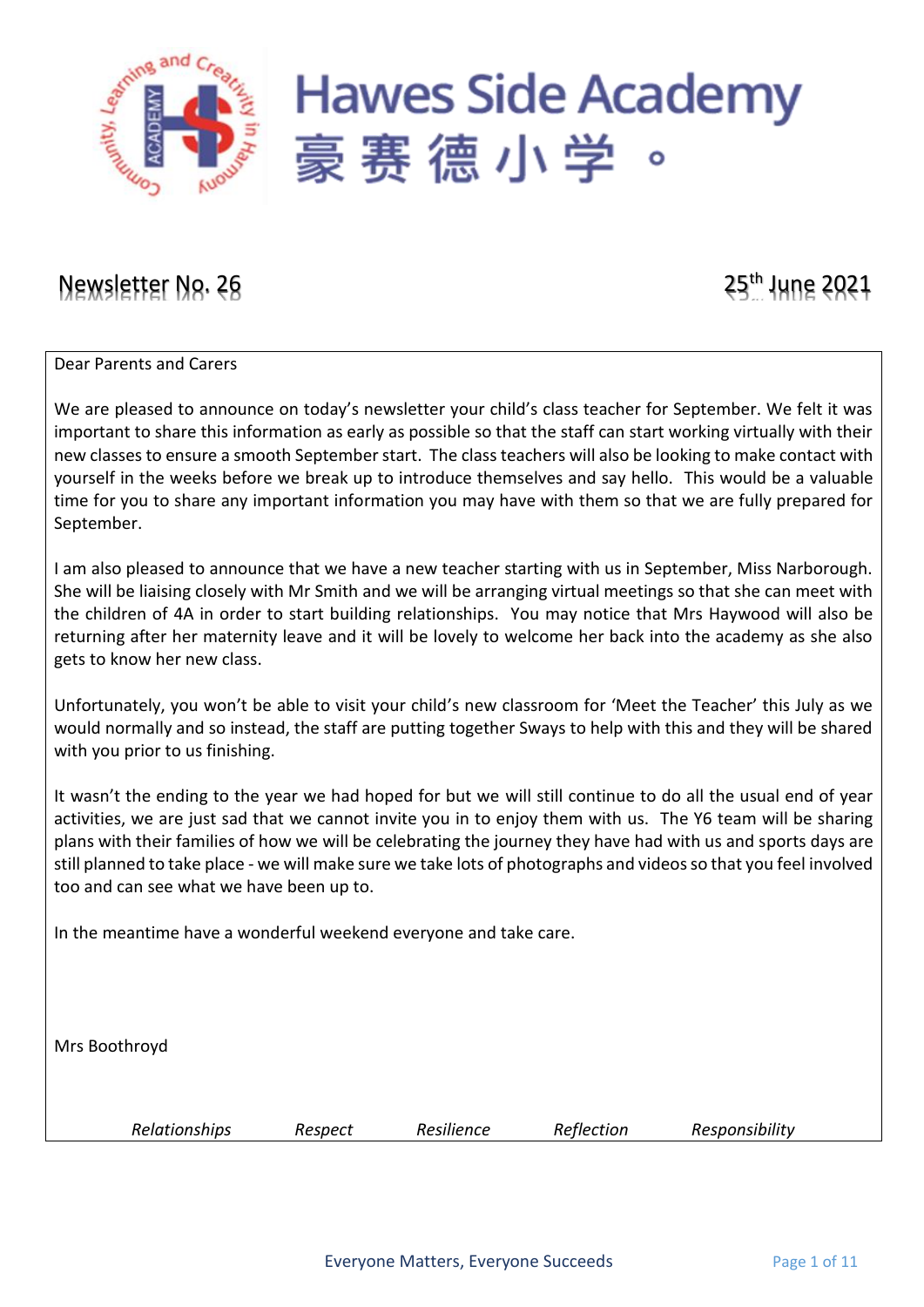|                            | <b>Classes in September 2021</b>                  |                            |                                                                                                                 |                            |                                                                    |  |  |  |  |  |
|----------------------------|---------------------------------------------------|----------------------------|-----------------------------------------------------------------------------------------------------------------|----------------------------|--------------------------------------------------------------------|--|--|--|--|--|
| <b>Class</b><br><b>Now</b> | <b>Class in September 2021</b>                    | <b>Class</b><br><b>Now</b> | <b>Class in September 2021</b>                                                                                  | <b>Class</b><br><b>Now</b> | <b>Class in September 2021</b>                                     |  |  |  |  |  |
| <b>RH</b>                  | 1H - Mr Minns - Class<br>Teacher                  | <b>RS</b>                  | $1S$ – Mrs Harrop – Class<br>Teacher                                                                            | <b>RA</b>                  | 1A - Mrs Garratt - Class<br>Teacher & Phase Leader-<br>Years 1 & 2 |  |  |  |  |  |
| 1H                         | 2H - Mrs Black - Class<br>Teacher                 | 1 <sub>S</sub>             | 2S-Miss Ward/Mrs Hope<br>- Class Teacher                                                                        | 1A                         | $2A$ – Miss Lee – Class<br>Teacher                                 |  |  |  |  |  |
| 2H                         | $3H$ – Mrs Haywood/Mrs<br>Wiseman - Class Teacher | 2S                         | $3S$ – Mrs Moville/Mrs<br>Wiseman - Class Teacher                                                               | 2A                         | 3A - Mrs Harris - Class<br>Teacher                                 |  |  |  |  |  |
| 3H                         | 4H - Miss Heald - Class<br>Teacher                | 35                         | 4S - Mr Dawson - Class<br>Teacher                                                                               | 3A                         | 4A - Mr Smith - Class<br>Teacher & Phase Leader -<br>Years 3 & 4   |  |  |  |  |  |
| 4H                         | $5H$ – Mrs Cartwright –<br>Class Teacher          | 4S                         | $5S$ – Miss Johnstone – Class<br>Teacher & Phase Leader -<br>Years 5 & 6                                        | 4A                         | $5A$ – Miss Narborough –<br><b>Class Teacher</b>                   |  |  |  |  |  |
| 5H                         | $\underline{6H}$ – Mrs Wright – Class<br>Teacher  | <b>5S</b>                  | $6S$ – Miss Lillie – Class<br>Teacher                                                                           | 5A                         | $6A$ – Mrs Randles – Class<br>Teacher                              |  |  |  |  |  |
|                            |                                                   |                            | Miss Greenhalgh (FS), Mrs Brett (Y1/2), Miss King (Y3/4) and Mrs Barnes (Y5/6)<br>Cover teachers for the phases |                            |                                                                    |  |  |  |  |  |

| <b>Pupil First</b> | <b>Class</b>   | Value          | <b>Values Certificate Comment</b>                                         |
|--------------------|----------------|----------------|---------------------------------------------------------------------------|
| <b>Name</b>        |                | Recognised     |                                                                           |
| Delilah            | <b>RH</b>      | Relationships  | For being more confident when taking part in activities with friends.     |
| Aryan              | <b>RH</b>      | Resilience     | For his amazing writing about the water cycle.                            |
|                    |                |                | He has worked well and has learned our new digraphs! Well done            |
| Leo                | <b>RS</b>      | Resilience     | Leo!                                                                      |
|                    |                |                | She read her book very well today and remembered the new                  |
| Vienna             | <b>RS</b>      | Resilience     | digraphs!!                                                                |
|                    |                |                | Payton has been doing really well with her singing and making sure        |
|                    |                |                | her voice is heard. She continued to try even when it is sometimes        |
| Payton             | <b>RA</b>      | Resilience     | challenging to sing in front of the class. Well done Payton!              |
|                    |                |                | Rhys has been doing really well with his listening skills recently. He is |
|                    |                |                | becoming more aware of the importance of using his active listening       |
| Rhys               | <b>RA</b>      | Respect        | skills to help him learn. Well done Rhys!                                 |
|                    |                |                | For interacting well with his friends and developing some good            |
| Reuben             | 1H             | Relationships  | friendships.                                                              |
| Theo               | 1H             | Respect        | For always volunteering to tidy up the classroom.                         |
|                    |                |                | Hanna has worked really hard to reflect on her learning and apply new     |
|                    |                |                | skills in her writing. She has written a wonderful Tiger Who Came to      |
| Hanna              | 1 <sub>S</sub> | Reflection     | Tea story this week. Well done Hanna!                                     |
|                    |                |                | Logan has really matured and is showing that he is a superstar. He        |
|                    |                |                | has worked really hard in maths and has set a great example to            |
| Logan              | 1 <sub>S</sub> | Responsibility | others. Well done Logan!                                                  |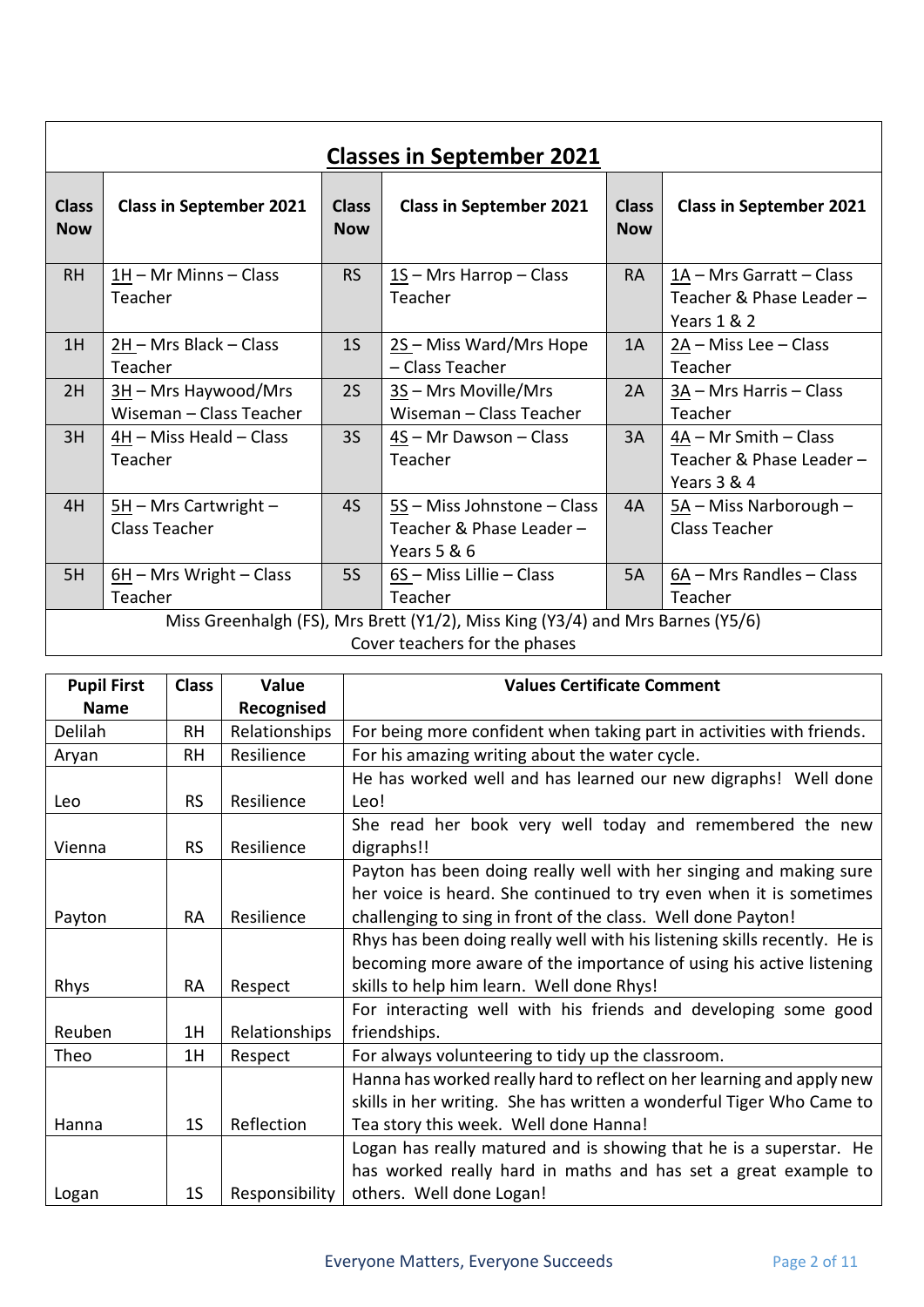|            |           |                | Elliott has been working really hard in Maths and Phonics and as a                                                              |
|------------|-----------|----------------|---------------------------------------------------------------------------------------------------------------------------------|
| Elliott    | 1A        | Responsibility | result has made fantastic progress.                                                                                             |
|            |           |                | It is wonderful to see Lacey's confidence growing when she is                                                                   |
| Lacey      | 1A        | Resilience     | completing independent activities.                                                                                              |
|            |           |                | For trying very hard to 'treat others as they wish to be treated' in your                                                       |
|            |           |                | team and helping and encouraging your team mates. Well done Zach,                                                               |
| Zachary    | 2H        | Respect        | you've really taken our class values on board this past week.                                                                   |
|            |           |                | For demonstrating great determination to stay focused and complete                                                              |
| Jacob      | 2H        | Resilience     | the required tasks in lesson time. Well done Jacob!                                                                             |
|            |           |                | Sadie has been a superstar all week. She's demonstrated all the Co-                                                             |
|            |           |                | operative Learning elements within SfA being an excellent role model                                                            |
| Sadie      | 2S        | Responsibility | to others.                                                                                                                      |
|            |           |                | Martha has been really supportive towards her peers to help them                                                                |
|            |           |                | progress further in their learning. She goes above and beyond to                                                                |
| Martha     | 2S        | Relationships  | encourage and bring a smile to their faces which is so lovely to see.                                                           |
|            |           |                | Benjamin has been a great friend this week. He has spotted when his                                                             |
|            | 2A        |                | friends have been finding something a little tricky and independently                                                           |
| Benjamin   |           | Relationships  | offered his support which is lovely to see! Well done Ben!                                                                      |
|            | 2A        |                | Colby-Lee has worked hard this week to show others that he is ready<br>to listen and learn.                                     |
| Colby-Lee  |           | Respect        | For always being respectful and setting a fantastic example of                                                                  |
|            |           |                | behaviour. Alfie tries his best in everything he does and contributes                                                           |
| Alfie      | 3H        |                | well to class discussions.                                                                                                      |
|            |           | Respect        |                                                                                                                                 |
| Naomi      | 3H        |                | For being a lovely kind member of the class, being a super talk partner                                                         |
|            |           | Relationships  | and giving fantastic support and encouragement to her peers.<br>For showing a tremendous amount of resilience in completing her |
| Jorja      | <b>3S</b> | Resilience     | Mathematics assessments.                                                                                                        |
|            |           |                | For showing a tremendous amount of responsibility for ensuring he is                                                            |
| Stanley    | 3S        | Responsibility | consistently following school rules at all times.                                                                               |
| Matilda    | 3A        | Responsibility | For completing her work with enthusiasm.                                                                                        |
| Sebby      | 3A        | Responsibility | For trying hard to improve his handwriting.                                                                                     |
|            |           |                | Stevie-Mae tried really hard with maths this week all about shape.                                                              |
|            |           |                | She kept going and did not give up even when she found it really                                                                |
| Stevie-Mae | 4H        | Resilience     | tricky.                                                                                                                         |
|            |           |                | Rowena has been a fantastic teammate this week. She's been a great                                                              |
|            |           |                | active listener and always demonstrates respect earning her team lots                                                           |
| Rowena     | 4H        | Respect        | of team points.                                                                                                                 |
|            |           |                | For showing an excellent ability to reflect on her writing, allowing her                                                        |
|            |           |                | to edit and up level her work to an increasingly high standard. Well                                                            |
| Penny-Rose | 4S        | Reflection     | done Penny!                                                                                                                     |
|            |           |                | For showing fantastic resilience within their remote learning after our                                                         |
| Class 4S   | 4S        | Resilience     | bubble closure! I am so proud of all of you!                                                                                    |
|            |           |                | For being a responsible learner. Working hard and sending in his work                                                           |
| Jack       | 4A        | Responsibility | daily.                                                                                                                          |
|            |           |                | For great self-learning. Thank you for all of your work that you have                                                           |
| Ellie      | 4A        | Responsibility | sent.                                                                                                                           |
|            |           |                | For being resilient learners. Well done for overcoming barriers to                                                              |
| Class 4A   | 4A        | Resilience     | your learning. We are all so proud of you.                                                                                      |
|            |           |                |                                                                                                                                 |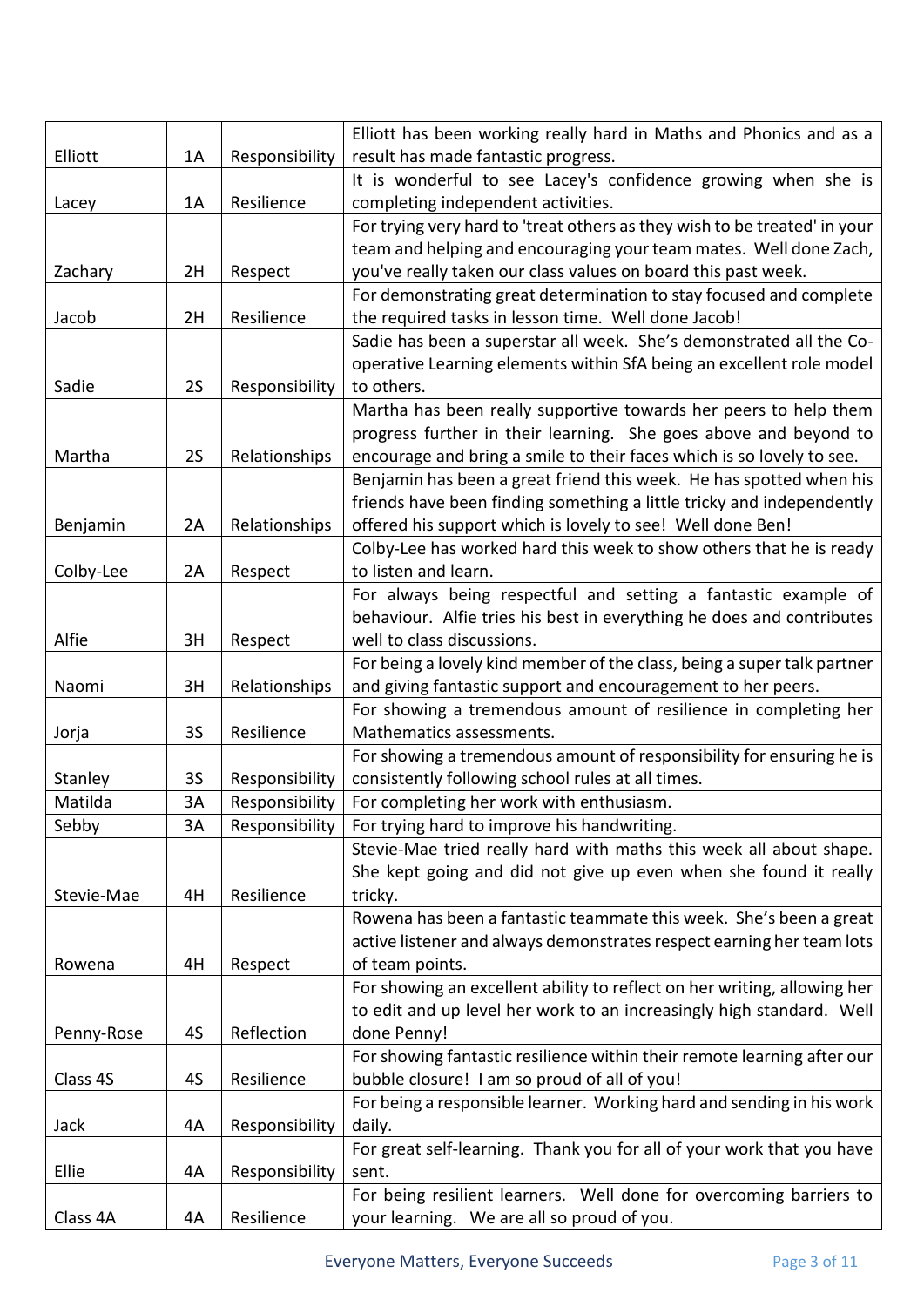| Sasha        | 5H        | Respect        | For being a consistent and resilient learner, always giving her best.      |
|--------------|-----------|----------------|----------------------------------------------------------------------------|
| Bikeability  |           |                | For all the children in 5H who took part in Bikeability, they all received |
| pupils       | 5H        | Respect        | a glowing report from the instructors. Well done!                          |
| Lena         | <b>5S</b> | Relationships  | For always being a great role model to others in the class.                |
| Emily        | 5S        | Respect        | For being polite and well mannered to visitors to school.                  |
|              |           |                | For showing determination in lessons especially maths and musical          |
| Lily-May     | <b>5A</b> | Resilience     | theatre.                                                                   |
|              |           |                | For having a good relationship with his team and working well              |
| <b>Billy</b> | <b>5A</b> | Relationships  | together.                                                                  |
| Lou          | 6H        | Resilience     | For overcoming his fear of water and being a super star at swimming.       |
|              |           |                | For making the right choices and showing respect to others and             |
| Tyler        | 6H        | Respect        | towards his work.                                                          |
| Theo         | 6S        | Resilience     | For always trying and never giving up.                                     |
| Lewis        | 6S        | Resilience     | For never giving up and really trying hard.                                |
| Joey         | 6A        | Responsibility | For great effort with his reading. Well done!                              |
| Logan        | 6A        | Responsibility | For great effort with his maths work. Well done!                           |



**Brigade Clothing – Parents Direct Delivery** - As you know, parents can now order school jumpers/cardigans directly from Brigade. Please see their instructions on how to order at the end of this newsletter.

#### **Diary Dates (Correct at time of printing)**

**Tuesday 20th July 2021 – School closes at 3.00pm/3.10pm**

**Wednesday 21st July 2021 – Wednesday 1 st September 2021 – Summer Holiday**

|                                 |          | <b>Hawes Side Academy</b><br>Term Dates - 2021/2022                                          |                                                                         |                  |  |
|---------------------------------|----------|----------------------------------------------------------------------------------------------|-------------------------------------------------------------------------|------------------|--|
|                                 |          | School Closes<br>(Foundation, Yrs 1, 2 & siblings @<br>3:00pm)<br>(Yrs 3, 4, 5 & 6 & 3:10pm) | <b>School Opens</b><br>(Siblings @ 8:40am)<br>(Rest of School @ 8:50am) |                  |  |
| <b>Autumn Terms 2021 starts</b> |          |                                                                                              | Thursday                                                                | 2 September 2021 |  |
| Inset Day (Friday 1 October)    | Thursday | 30 September 2021                                                                            | Monday                                                                  | 4 October 2021   |  |
| <b>Autumn Half Term 2021</b>    | Friday   | <b>22 October 2021</b>                                                                       | <b>Monday</b>                                                           | 1 November 2021  |  |
| <b>Christmas 2021</b>           | Friday   | 17 December 2021                                                                             | Wednesday                                                               | 5 January 2022   |  |
| <b>Spring Half Term 2022</b>    | Friday   | 11 February 2022                                                                             | <b>Monday</b>                                                           | 21 February 2022 |  |
| <b>Easter Break 2022</b>        | Friday   | 1 April 2022                                                                                 | Tuesday                                                                 | 19 April 2022    |  |
| May Day 2022 (Monday 2 May)     | Friday   | <b>29 April 2022</b>                                                                         | Tuesday                                                                 | 3 May 2022       |  |
| <b>Summer Half Term 2022</b>    | Friday   | 27 May 2022                                                                                  | Tuesday                                                                 | 7 June 2022      |  |
| Summer 2022                     | Thursday | 21 July 2022                                                                                 |                                                                         |                  |  |
|                                 |          |                                                                                              |                                                                         |                  |  |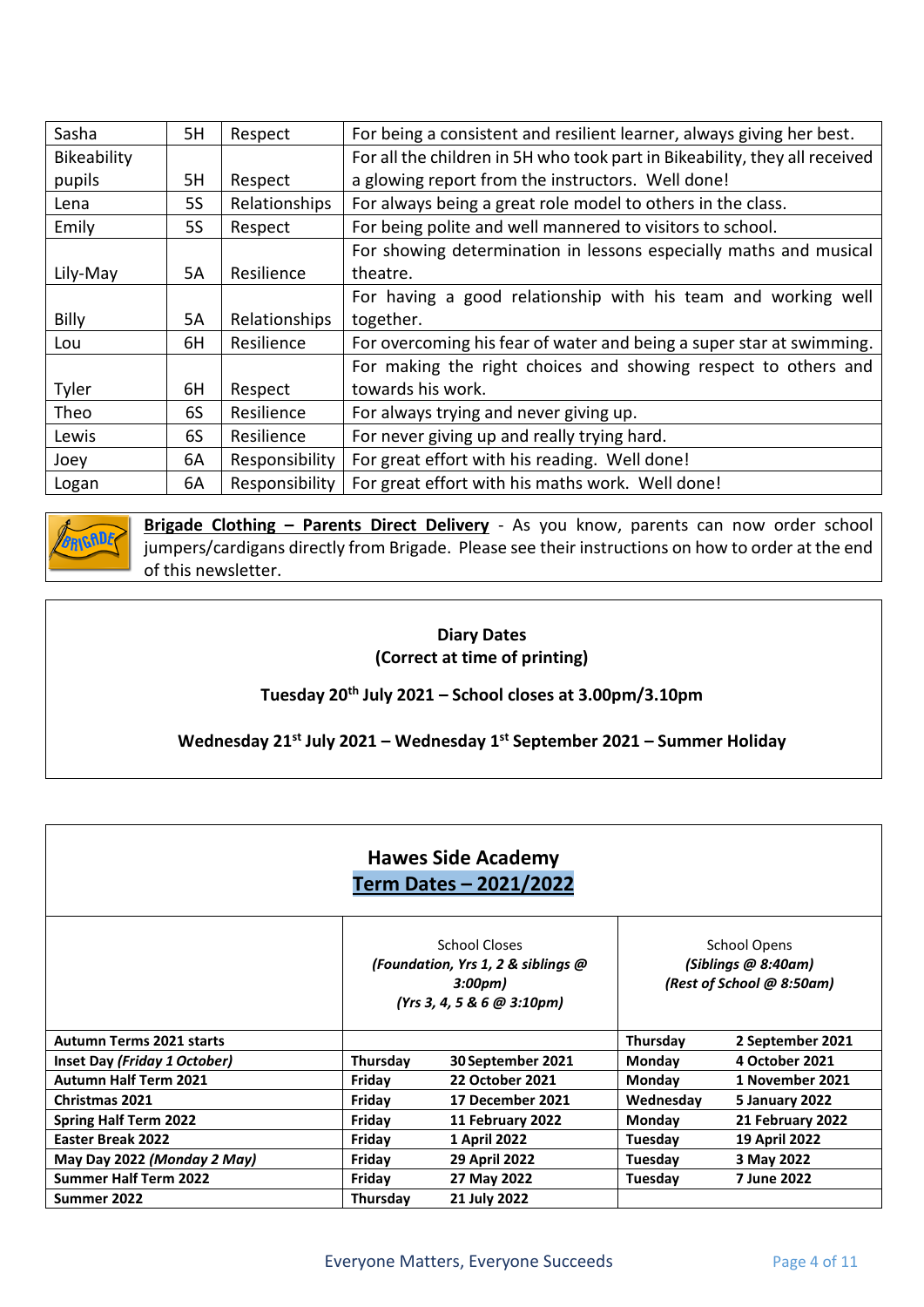| <b>Hawes Side Academy</b><br><b>Term Dates - 2022/2023</b> |                                      |                      |               |                       |  |  |  |  |  |  |
|------------------------------------------------------------|--------------------------------------|----------------------|---------------|-----------------------|--|--|--|--|--|--|
|                                                            | School Closes<br><b>School Opens</b> |                      |               |                       |  |  |  |  |  |  |
| <b>Autumn Terms 2022 starts</b>                            |                                      |                      | Monday        | 5 September 2022      |  |  |  |  |  |  |
| Inset Day (Monday 3 October)                               | Friday                               | 30 September 2022    | Tuesday       | 4 October 2022        |  |  |  |  |  |  |
| <b>Autumn Half Term 2022</b>                               | Friday                               | 21 October 2022      | Monday        | 31 October 2022       |  |  |  |  |  |  |
| <b>Christmas 2022</b>                                      | Tuesdav                              | 20 December 2022     | Thursday      | <b>5 January 2023</b> |  |  |  |  |  |  |
| <b>Spring Half Term 2023</b>                               | Friday                               | 10 February 2023     | Monday        | 20 February 2023      |  |  |  |  |  |  |
| <b>Easter Break 2023</b>                                   | Friday                               | 31 March 2023        | <b>Monday</b> | 17 April 2023         |  |  |  |  |  |  |
| May Day 2023 (Monday 1 May)                                | Friday                               | <b>28 April 2023</b> | Tuesday       | 2 May 2023            |  |  |  |  |  |  |
| <b>Summer Half Term 2023</b>                               | Wednesday                            | 24 May 2023          | <b>Monday</b> | 5 June 2023           |  |  |  |  |  |  |
| Summer 2023                                                | Friday                               | 21 July 2023         |               |                       |  |  |  |  |  |  |

# **Calling all artists!**

We want to see your very best drawings, paintings, sculptures and creations of our very own Phoenix the Turtle!

Submit a photo of your artwork on our Facebook page @sealifeblackpool or drop it into SEALIFE Blackpool and we will select a winning entry, who will win a family VIP experience ticket to feed our famous Turtle behind the scenes!

All of the entries will be displayed of our wall of fame in the aquarium.

Entries close Monday 12th July and the winner will be announced the following Friday

**Blackpool** 

Everyone Matters, Everyone Succeeds Page 5 of 11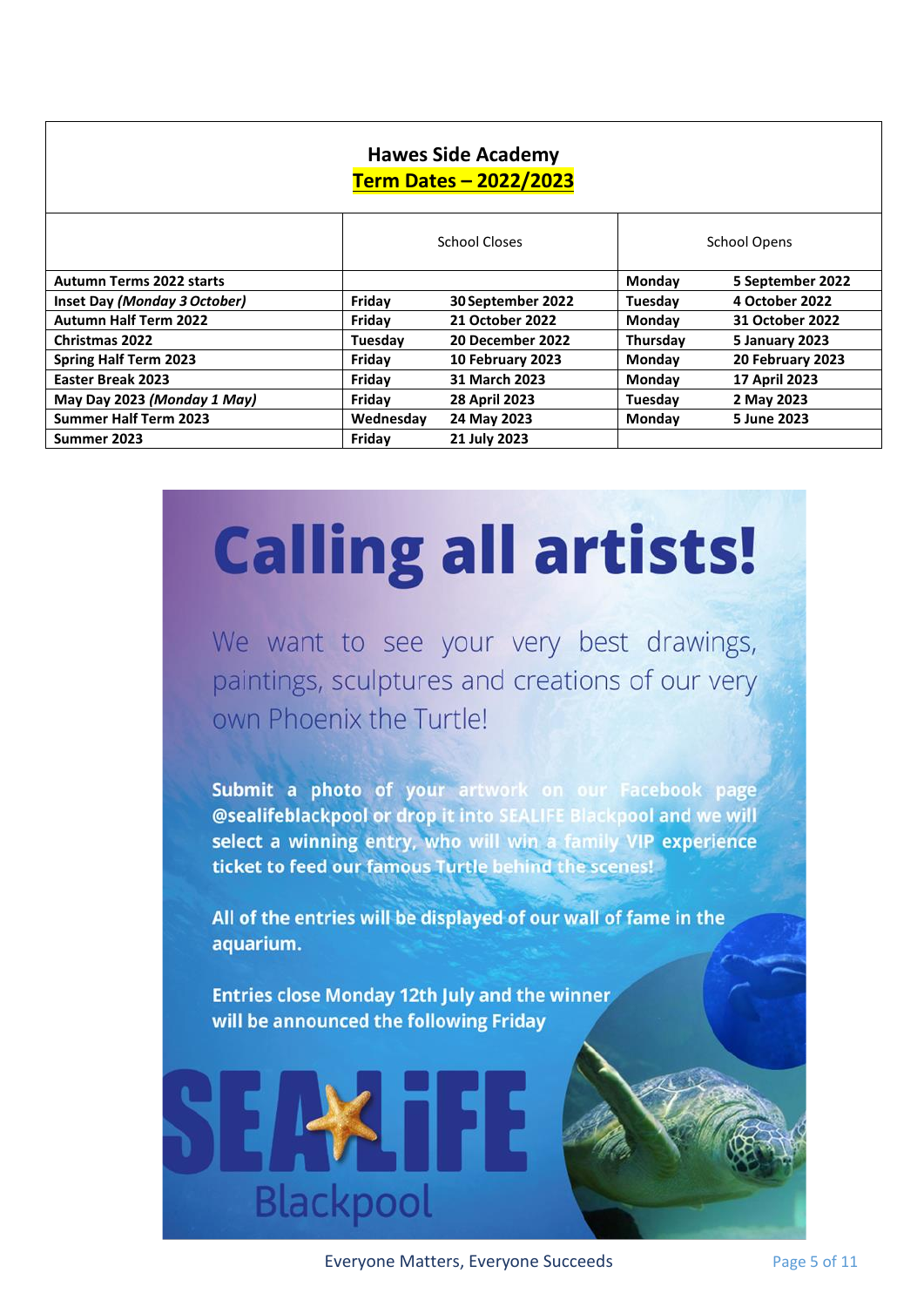

## www.brigade.uk.com

Register today to avoid missing out on Brigade promotions or important notifications by logging onto www.brigadeparents.info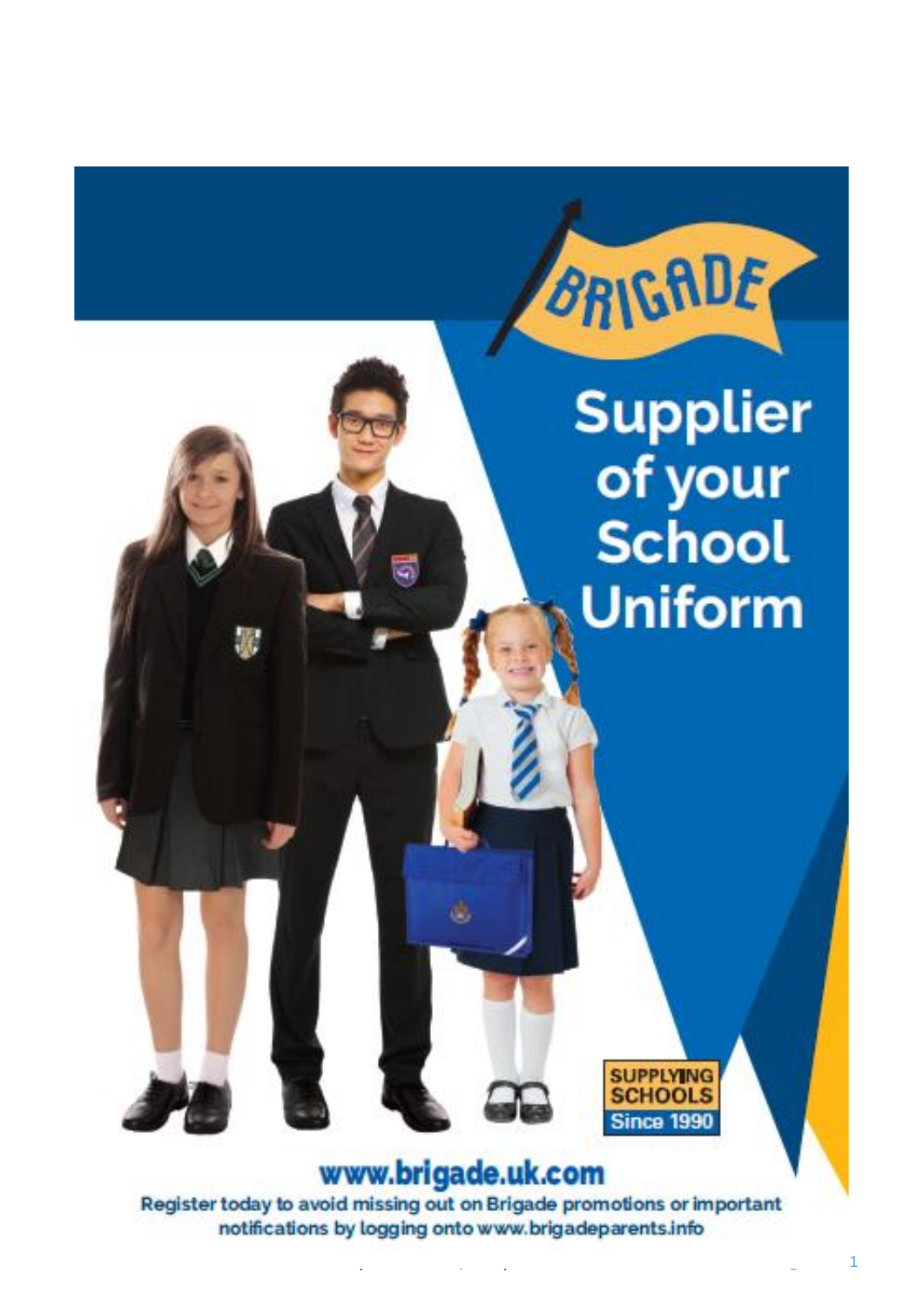#### **HOW TO MEASURE YOUR CHILD**

With the growing popularity of online ordering, this often results in the need to measure to ensure we get the right fit. At Brigade, we strongly recommend you measure vour child before placing your order to avoid the cost of returns and re-ordering.

To measure you need a soft measuring tape (or a piece of string and a regular tape). Measure as shown in the diagram right



(keep in mind that when you're measuring, you should have the tape measure snug but not tight. You should be able to fit a finger under it). Double check all measurements if uncertain

CHEST: Measure around the chest at the fullest part, placing the tape close up under the arms.

COLLAR: Measure around the base of the neck where the collar sits, inserting two fingers between the neck and tape to allow growth

WAIST: Measure around the natural waistline.

TROUSER LENGTH: Measure the inside leg from crotch to floor without shoes on.

HIPS: Measure around your hips, 20cm (8") below your natural waist line.

SKIRT LENGTH: Measure from the waist down to where you would want the hem

DRESS & PINAFORE LENGTH: Measure from nape of neck to length required.

#### **TIPS**

- Record your measurements in inches (not centimetres)
- Note down each measurement immediately
- Ensure your child is standing straight and not tucking in his/her tummy
- Take measurements in underwear or tight thin clothing (do not measure when child is wearing bulky or baggy clothing)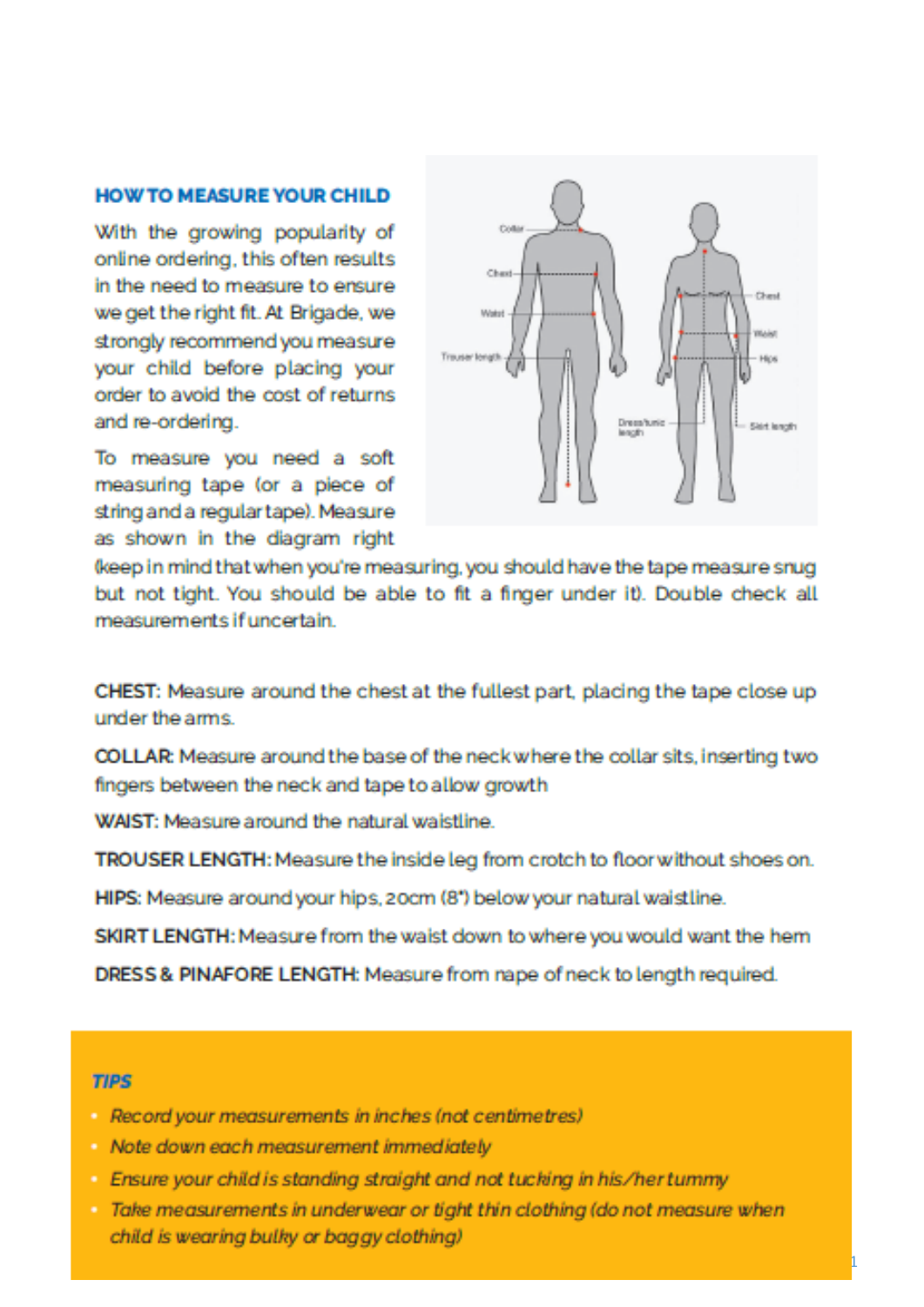#### PRIMARY UNIFORM - SIZE COMPARISONS

#### Ronade Sweatchirts and Sweatshirt Cardinan s/Polo Shirts/T-Shirts

| المستندد<br>_______ | 998 | 24 | 98.9<br>Дυ | 28' | 30         | <b>NUMBER</b><br>___ | 5.51<br>--   | 34  |
|---------------------|-----|----|------------|-----|------------|----------------------|--------------|-----|
| Age                 | 23  | ы  | . .        | 8   | 10<br>-95. | 9.11                 | <b>Board</b> | . . |

#### Knitwear Jumpers (Acrylic, 50/50 and Contrast Stripe)

| m<br>_____ | 999 |    | 26" | <b>CONTRACTOR</b><br>28 | 30°<br>-- | -an   |       | --    |
|------------|-----|----|-----|-------------------------|-----------|-------|-------|-------|
| Age        | 23  | ъı | 54. | 겨울                      | $9 - 10$  | 11-12 | 11.14 | 15.18 |

#### **Blazers**

| _____ | <b>STATION</b> | 98 F<br>æ |         | <b>SERVICE</b> |      |
|-------|----------------|-----------|---------|----------------|------|
| mga . | m<br>--        | 20        | -8<br>u | 10             | u an |

#### **PE Shorts**

|    |    |            |   | п |
|----|----|------------|---|---|
| 34 | -- | 7 O<br>830 | m |   |

#### **PLEASE NOTE:**

The sizing comparisons are for guidance only and are NOT applicable to all our products.

#### SENIOR UNIFORM - SIZE COMPARISONS

#### **Rimero**

| Chest  | 28" | w<br><b>CONTRACT</b> | 55.00    | 34"                     | 36   | 38° | 40" | 42"       | 41  | 46" | 48° | 50          |
|--------|-----|----------------------|----------|-------------------------|------|-----|-----|-----------|-----|-----|-----|-------------|
| Age    | 78  | 940                  | 12<br>相場 | 3-14<br><b>CONTRACT</b> | 5-16 |     |     |           |     |     |     |             |
| Female |     |                      | 10       |                         | 14   | 16  | 18  | 20        | 22  | 24  | 26  | 28          |
| Male   |     |                      |          | a.                      |      |     |     | M.<br>AL. | 2X. | 30. | 4XL | cw<br>an Ch |

#### Knitwear Jumpers (Acrylic, 50/50 and Contract Stripe)

| Chest  | 28° | ans<br>an ta | 55.   | 7.45                   | 38 | X      | 40° | 42° | 44"                 | 46' |
|--------|-----|--------------|-------|------------------------|----|--------|-----|-----|---------------------|-----|
| Male   | 78. | 940          | 11.19 | M.C.<br><b>Charles</b> |    | ш<br>m |     | XI. | 981<br>and a family | ЭΥ. |
| Female |     |              | .     | . .                    | 14 | o      | 18  | 20  | <b>CONTRACTOR</b>   |     |

#### Brigade Sweatshirts and Sweatshirt Cardigan s/Polo Shirts/T-Shirts

| Chest<br>---- | 996 |     |      |       | ገሥ    | w<br>-- | <b>19840F</b> | AN MY |
|---------------|-----|-----|------|-------|-------|---------|---------------|-------|
| Ana/Cisa      | 70  | 940 | 9.11 | 10.11 | 39.49 |         |               |       |

#### **PE Shorts**

| m |   |   | יינו או<br>___ | --- | m<br>--- |  |
|---|---|---|----------------|-----|----------|--|
| æ | - | ш |                |     |          |  |

#### TIES (For Primary and Senior Schools)

| Tie<br><b>Dick and I</b><br>NN. | <b>IPM</b><br><b>CONTRACTOR</b><br><b>CONTRACTOR</b><br><b>BOTTLESS BILDER</b> |                   | <b>CONTRACTOR</b><br><b>Service</b><br>ngan samun<br>. . | .<br>a shee                         |              | 10                       | <b>The State</b><br><b>TE</b> | .<br><b>COLOR</b> | <b><i><u>Property</u></i></b><br><b>THE</b> |           |
|---------------------------------|--------------------------------------------------------------------------------|-------------------|----------------------------------------------------------|-------------------------------------|--------------|--------------------------|-------------------------------|-------------------|---------------------------------------------|-----------|
| 医心脏 计字<br>_____                 |                                                                                | وسالة فاسا<br>. . |                                                          | <b>COMPANY</b><br>n.<br><b>STAR</b> | <b>COLOR</b> | mine<br><b>Continued</b> |                               | <b>STORY</b>      | <b>CONTRACTOR</b>                           | and the L |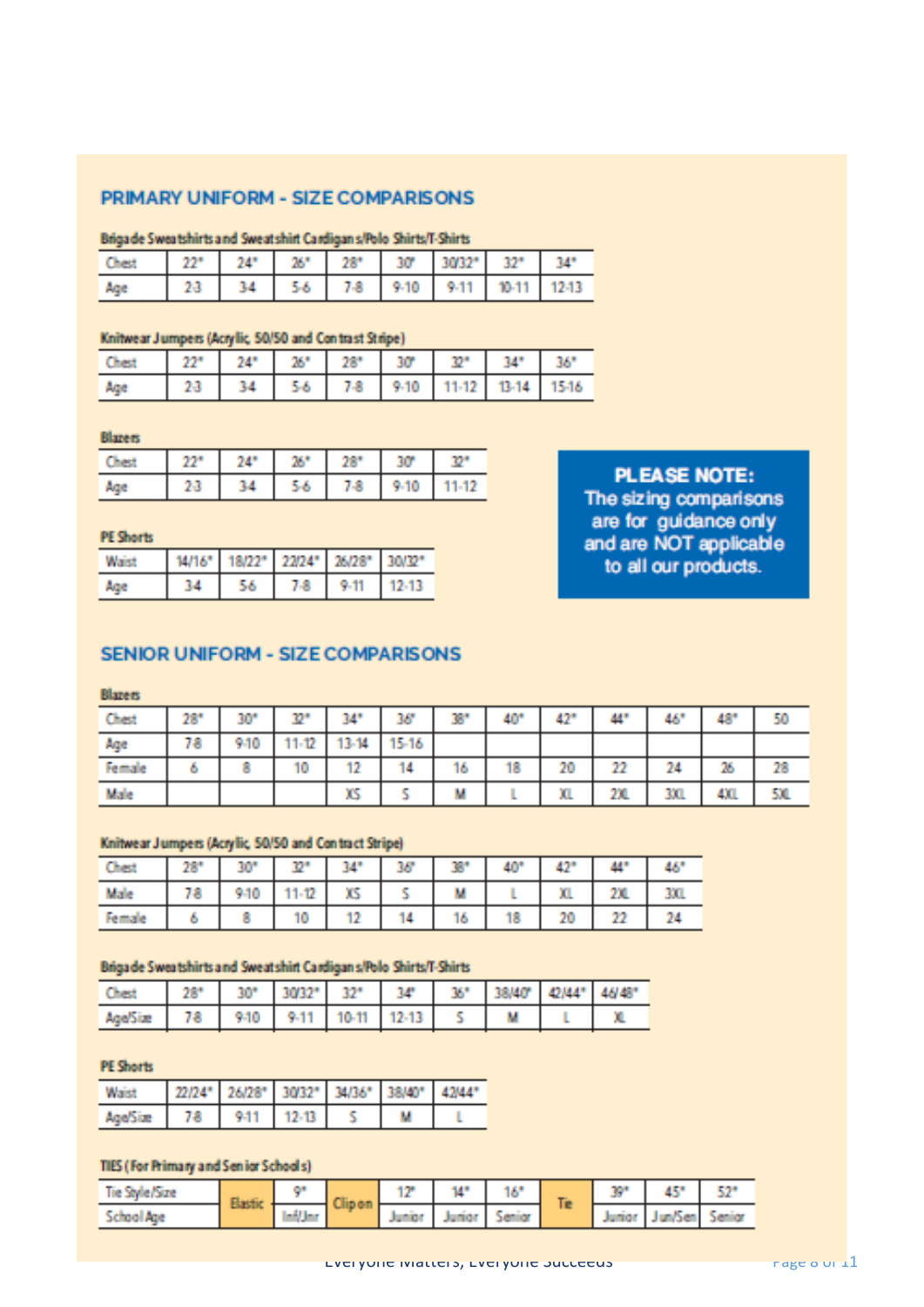## **IMPORTANT WASH CARE INSTRUCTIONS**



Always refer to your garment care label to ensure that your uniform looks as good as new for as long as possible. We produce tough, hardwearing uniform, however it is important that you follow the care labels correctly to ensure you get the best out of your purchase.

Turn garments inside out to wash and dry

**BRIGADE** 

- Fasten any buttons before washing
- Do not overload machine
- Iron inside out on a cool setting to avoid heat damage, which can cause a shiny surface on fabrics (do not iron knitwear or cuffs and welts) on sweatshirts)
- Bobbling/Pilling is caused by friction and excessive heat. It is also known within the British textile industry that fabric softeners are a major cause of bobbling/pilling of the fabric. Bobbling/pilling often disappears over time and is not a reflection on the quality of the garment.



### PARENT ENQUIRIES EMAIL: parenthelp@brigade.uk.com E: sales@brigade.uk.com www.brigade.uk.com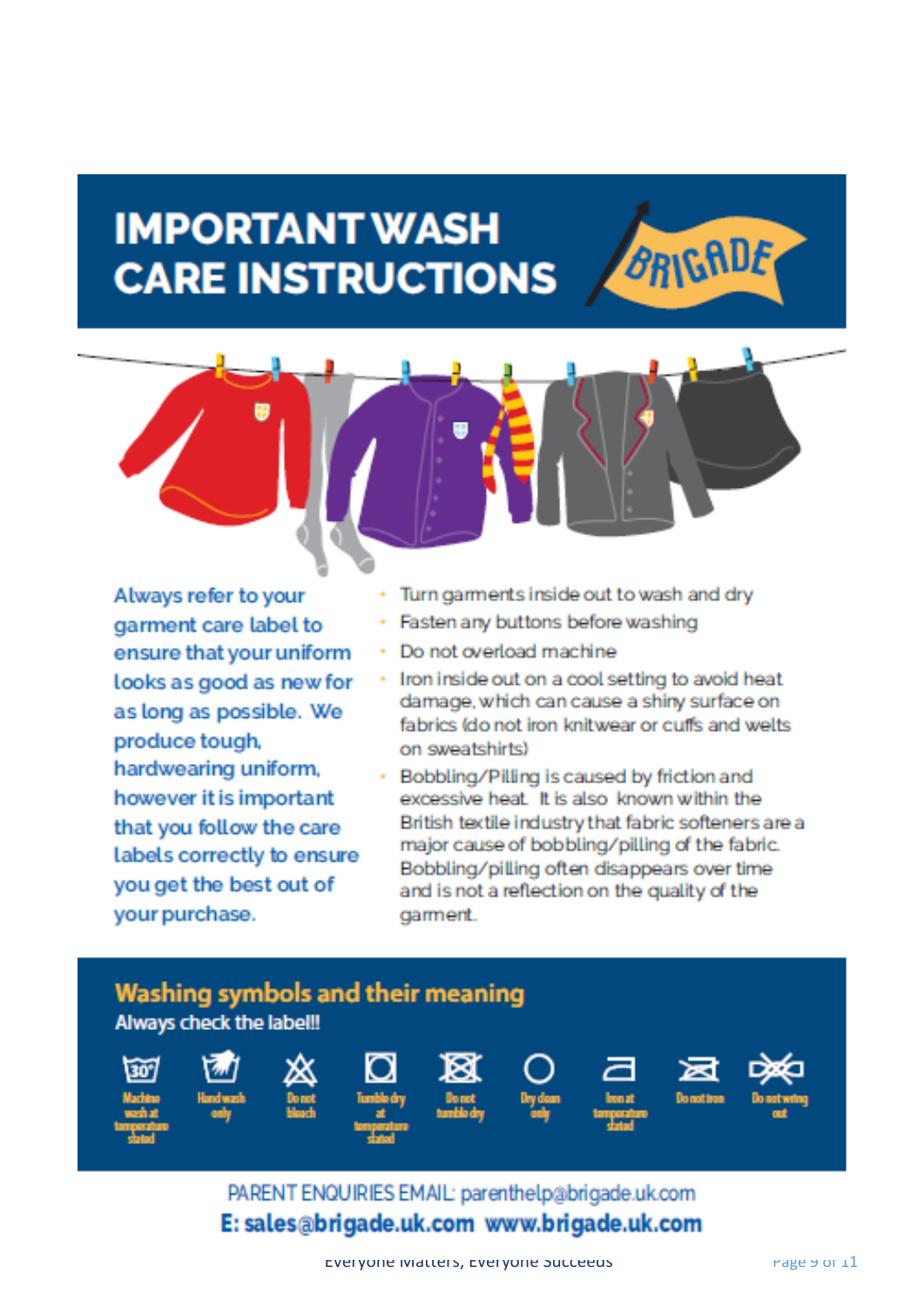

Everyone Matters, Everyone Succeeds Page 10 of 11